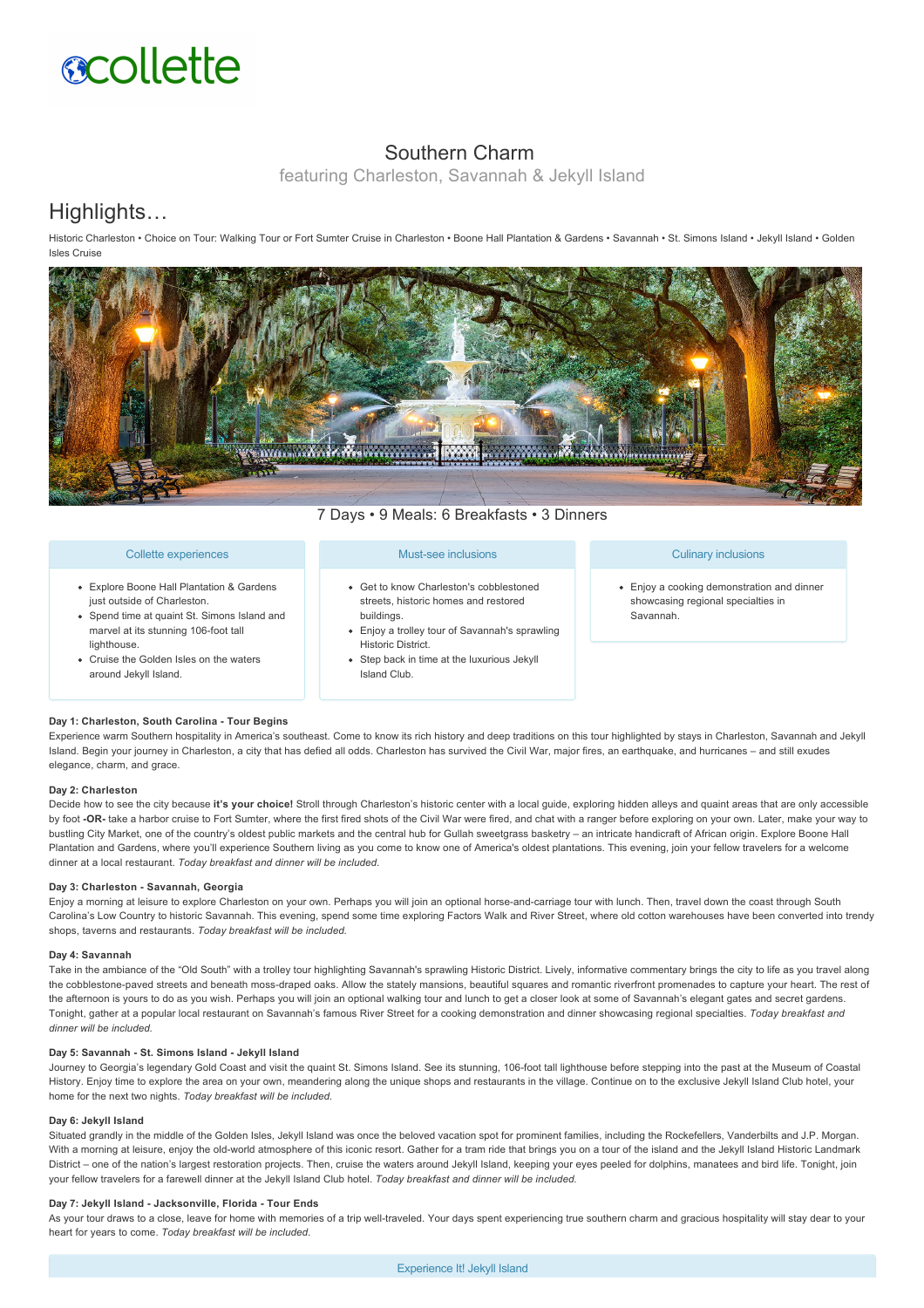Situated in the Atlantic Ocean off the Georgia coast lies Jekyll Island, the smallest of Georgia's barrier islands. In 1886, Jekyll Island was transformed from a quiet little island into an exclusive winter retreat for America's rich and famous and became known as the Jekyll Island Club. The Rockefellers, Morgans and Pulitzers were a few of the families that vacationed here in its heyday. Today, the island is owned by the State of Georgia which has implemented restrictions on development that leaves one third of the island to nature preserves. Its open spaces, pristine beaches, quaint shopping and dining district, and a fascinating historical museum have made this island flourish over the recent decades.

Please Note:

|           | Your itinerary at a glance                            |
|-----------|-------------------------------------------------------|
| Days 1, 2 | Courtyard Historic District, Charleston,<br><b>SC</b> |
| Days 3, 4 | Doubletree Historic District, Savannah.<br>GA         |
| Days 5, 6 | Jekyll Island Club, Jekyll Island, GA                 |
|           |                                                       |

On some dates alternate hotels may be used.

*Collette's Flagship:* Collette's tours open the door to a world of amazing destinations. Marvel at must-see sights, sample regional cuisine, stay in centrally located hotels and connect with new and captivating cultures. These itineraries offer an inspiring and easy way to experience the world, where an

expert quide takes care of all the details.

Economy air rate and schedule are applicable for groups of 10 or more traveling on the same flights and dates.

To complete your tour, we include roundtrip airport-to-hotel transfers when purchasing our airfare with your tour. If you have arranged for your own air, we are pleased to provide you the option of *purchasing* these transfers. Please note that all transfers will leave at pre-scheduled times.

Triple accommodations are limited, available on a first come, first serve basis. When reserving a triple room, please note that in Savannah, it will only have two double beds. Due to fire safety regulations and room size at the Savannah hotel, a fold-up bed cannot be brought into the room.

Single accommodations are limited and are available on a first come, first served basis.

Due to flight schedules, a pre-night in Charleston may be required (at an additional cost). Please inquire at the time of booking.

Please be advised many airlines do not provide advance seat assignments until check-in at the airport. Advance seating will be subject to the airline's terms and conditions.

Due to tour scheduling, return flights should be booked after 12:00 p.m.

**IDENTIFICATION**

Travel within USA

For travel completed by May 2, 2023, all airlines will ask for identification when you check in. It is recommended that you carry a passport if you have one. A driver's license (with a photo I.D.) is also acceptable for domestic flights.

Effective for travel May 3, 2023 forward, the REAL ID Act standards for identification while travelling will be in effect. This means a standard issued driver's license used as a form of identification will no longer be accepted for domestic air travel within the United States. Instead, a Real ID compliant form of identification must be presented both at the time of booking air travel with Collette and upon checking in at the airport to board any flight. Any fees associated with changing a reservation resulting from a non-compliant identification will be the responsibility of the guest. For more information on Real ID, please visit the Department of Homeland Security website: https://www.dhs.gov/real-id

The overall activity level of this tour is a level 2. This means you like a balanced approach to travel. You feel confident walking at least 30-45 minutes at a time over a variety of terrains – from cobblestone streets to easy pathways; a couple of hills or a few flights of stairs. You're comfortable walking a few city blocks at a time, but need some time to unwind and relax.

# Important reservation information:

### **IDENTIFICATION**

#### Travel within USA

For travel completed by May 2, 2023, all airlines will ask for identification when you check in. It is recommended that you carry a passport if you have one. A driver's license (with a photo I.D.) is also acceptable for domestic flights.

Effective for travel May 3, 2023 forward, the REAL ID Act standards for identification while travelling will be in effect. This means a standard issued driver's license used as a form of identification will no longer be accepted for domestic air travel within the United States. Instead, a Real ID compliant form of identification must be presented both at the time of booking air travel with Collette and upon checking in at the airport to board any flight. Any fees associated with changing a reservation resulting from a non-compliant identification will be the responsibility of the guest. For more information on Real ID, please visit the Department of Homeland Security website: https://www.dhs.gov/real-id

**\*Airfare:** For your convenience, we offer airfare for purchase with all vacation packages. If you purchase an air inclusive program, your airfare will be quoted inclusive of all fuel, taxes and fees. Your rates are subject to change until paid in full. Preassigned seats are limited and may not be available on every flight or departure date.

**Checked Baggage Charges:** Some airlines may impose additional charges if you choose to check any baggage. Please contact your airline or refer to its website for detailed information regarding your airline's checked baggage policies.

Cancellation Charges for this tour: After your seat reduction date has passed, a non-refundable deposit will be retained. For Cancellation between 60-16 days prior to departure: cancellation fee of 30% of total price. For cancellation between 15-1 days prior to departure: cancellation fee of 50% of total price. For cancellation on the day of departure and after: 100% of total price. For Ocean Cruises: For cancellation between 90-61 days prior to departure: cancellation fee of 35% of total price. For cancellation between 60-31 days prior to departure: 60% of total price. 30 or fewer days prior to departure: 100% of total price. For River Cruises: including Europe, Russia, Egypt and China, 90-61 days prior to departure: cancellation fee of 50% of total price. For cancellation between 60-31 days prior to departure: cancellation fee of 85% of total price. For cancellation 30 or fewer days prior to departure: cancellation fee of 100% of total price. For Galapagos and Antarctica: A cancellation fee of 60% will apply for cancellation between 120-90 days prior to departure; A cancellation charge of 100% will apply for cancellation less than 90 days prior to departure. Cancellation protection is highly recommended and must be purchased at time of deposit. Air rates are subject to change until tour is paid in full. If Travel Protection Plan has not been purchased and a reservation is cancelled for any reason prior to departure - Air is 100% non-refundable once paid in full. Cancellation charges also apply to reservations made for "pre" and "post" night accommodations. Payment of a Per Person Travel Protection Plan Fee guarantees a full refund of all payments (including deposit), except the Travel Protection Plan Fee itself, made to Collette for travel arrangements in case of cancellation of your travel plans for any reason prior to the day of departure. The Travel Protection Plan Fee with Air only covers airline tickets you have purchased from Collette. Exception: If you originally purchased nonrefundable airline tickets, Part B of the Travel Protection Plan may provide a refund for the airline tickets, taxes, or fees in the event of a cancellation for a covered reason (see Part B for more details). The Travel Protection Plan Fee does not cover any single supplement charges which arise from an individual's traveling companion electing to cancel for any reason prior to departure. However, the Part B travel insurance includes a single supplement benefit of \$1,000 for certain covered reasons as detailed in Part B. In this case, the single supplement will be deducted from the refund of the person who cancels. Division of this charge between the two passengers involved is solely their responsibility. If insufficient funds are deducted from the canceling client, the traveling client will be charged the remaining portion of the single supplement. Cancellation waiver protects you from penalties in the event you have a need to cancel your entire inclusive tour package up to the day prior to departure. Cancellation waiver does not indemnify you from penalties if you chose to cancel partial tour components or air. If you chose to partially cancel your vacation, you will be responsible for a revision fee as well as any penalties that are incurred at the time of the cancellation. Upon cancellation of transportation or travel services where you, the customer, are not at fault and have not canceled in violation of the terms and conditions above, you will be refunded 100%. Please see your sales agent for more information, or review our brochure for details.

Responsibilities: Collette monitors security situations around the world as well as government travel advisories. Conditions may require Collette to change or even cancel trips. You accept the risks involved in travel, both foreign and domestic, and accept responsibility for your own travel decisions. Guests may be required to review and sign a participation agreement prior to engaging in certain activities on the trip.

Neither Collette Travel Service, Inc., its affiliated entities and its and their employees, shareholders, officers, directors, successors, agents, and assigns (collectively "Collette"), own or operate any person or entity which is to or does provide goods or services for these trips. You agree to be bound by the conditions of carriage for all transportation providers.